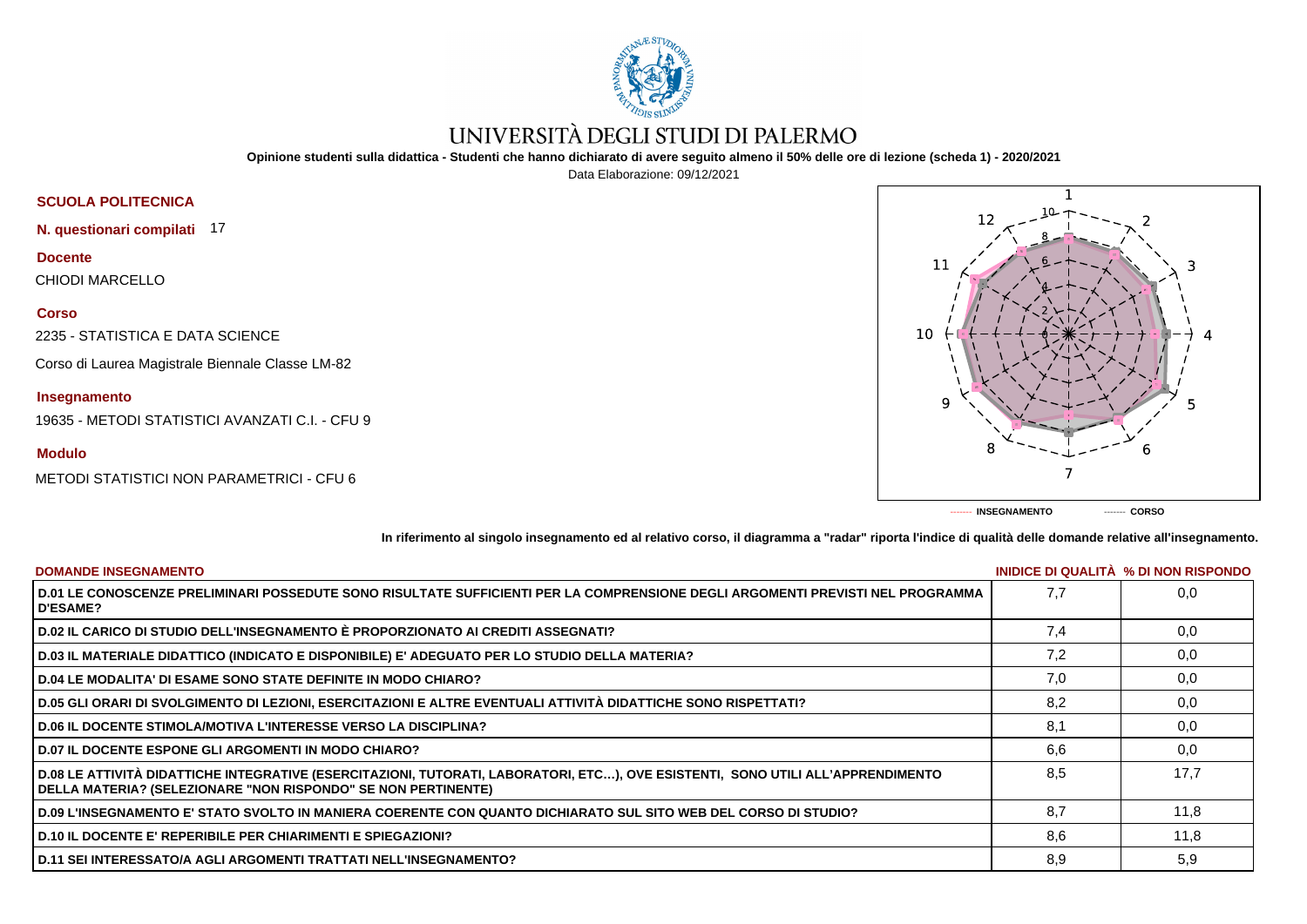**DOMANDE INSEGNAMENTO INIDICE DI QUALITÀ % DI NON RISPONDO**

**D.12 SEI COMPLESSIVAMENTE SODDISFATTO DI COME E' STATO SVOLTO QUESTO INSEGNAMENTO, ANCHE NEL CASO IN CUI QUESTO SIA STATO FRUITO CON MODALITA' A DISTANZA?**

## **INFO STUDENTE E SUGGERIMENTI**

|                                                                                                                                                             | 1° IN CORSO                                 |                                   | 2° IN CORSO                                          | 3° IN CORSO                                                                                    |                                                                                               | 4° IN CORSO                                              |         | 5° IN CORSO                                                                                                                                                                                                 |                                                    | 6° IN CORSO                               | <b>FUORI CORSO</b>  |  |  |
|-------------------------------------------------------------------------------------------------------------------------------------------------------------|---------------------------------------------|-----------------------------------|------------------------------------------------------|------------------------------------------------------------------------------------------------|-----------------------------------------------------------------------------------------------|----------------------------------------------------------|---------|-------------------------------------------------------------------------------------------------------------------------------------------------------------------------------------------------------------|----------------------------------------------------|-------------------------------------------|---------------------|--|--|
| <b>D.02 ANNO DI CORSO</b>                                                                                                                                   | 0,0                                         |                                   | 100,0                                                |                                                                                                | 0,0<br>0,0                                                                                    |                                                          |         | 0,0                                                                                                                                                                                                         |                                                    | 0,0                                       | 0,0                 |  |  |
|                                                                                                                                                             | <b>LICEO</b><br><b>CLASSICO</b>             | LICEO SOCIO-<br><b>PEDAGOGICO</b> | <b>IST. TECNICO</b><br><b>PER GEOMETRI</b>           |                                                                                                | <b>LICEO</b><br><b>SCIENTIFICO</b>                                                            | <b>IST. TECNICO</b>                                      |         | IST.<br><b>COMMERCIALE PROFESSIONALE</b>                                                                                                                                                                    | <b>ALTRI LICEI</b>                                 | <b>IST. TECNICO</b><br><b>INDUSTRIALE</b> | <b>ALTRO</b>        |  |  |
| <b>D.01 SCUOLA SECONDARIA DI</b><br><b>PROVENIENZA</b>                                                                                                      | 11,8                                        | 0,0                               | 0,0                                                  |                                                                                                | 58,8<br>11,8                                                                                  |                                                          |         | 0,0                                                                                                                                                                                                         | 5,9                                                |                                           | 11,8                |  |  |
|                                                                                                                                                             | <b>IN SEDE</b>                              |                                   |                                                      |                                                                                                | <b>FUORI SEDE PENDOLARE</b>                                                                   |                                                          |         |                                                                                                                                                                                                             |                                                    | <b>FUORI SEDE STANZIALE</b>               |                     |  |  |
| <b>D.02 RESIDENZA</b>                                                                                                                                       | 64,7                                        |                                   |                                                      |                                                                                                | 17,7                                                                                          |                                                          |         |                                                                                                                                                                                                             |                                                    | 17,7                                      |                     |  |  |
|                                                                                                                                                             | $0 - 30$                                    | $31 - 60$                         | 61-90                                                | 91-120                                                                                         |                                                                                               | 121-150                                                  | 151-180 | 181-210                                                                                                                                                                                                     | 211-240                                            | 241-270                                   | 271-300             |  |  |
| <b>D.03 NUMERO TOTALE DI CREDITI</b><br><b>ACQUISITI ALLA DATA DELLA</b><br><b>RILEVAZIONE</b>                                                              | 0,0                                         | 23,5                              | 58,8                                                 | 17,7                                                                                           |                                                                                               | 0,0                                                      | 0,0     | 0,0                                                                                                                                                                                                         | 0,0                                                | 0,0                                       | 0,0                 |  |  |
|                                                                                                                                                             | <b>ESCLUSIVAMENTE IN</b><br><b>PRESENZA</b> |                                   |                                                      | SIMULTANEAMENTE IN<br>PRESENZA O IN MODALITÀ<br><b>BLENDED (IN PARTE A</b><br><b>DISTANZA)</b> | <b>ESCLUSIVAMENTE A</b><br><b>DISTANZA.</b><br>PREVALENTEMENTE IN<br><b>MODALITÀ SINCRONA</b> |                                                          |         | <b>ESCLUSIVAMENTE A</b><br><b>DISTANZA.</b><br>PREVALENTEMENTE IN<br><b>MODALITÀ ASINCRONA (CON</b><br><b>PUBBLICAZIONE DI LEZIONI</b><br><b>REGISTRATE ED EVENTUALI</b><br><b>INCONTRI CON IL DOCENTE)</b> |                                                    | <b>NON RISPONDO</b>                       |                     |  |  |
| <b>D.13 L'INSEGNAMENTO È STATO</b><br><b>EROGATO DAL DOCENTE</b>                                                                                            | 0,0                                         |                                   |                                                      | 0,0                                                                                            |                                                                                               | 76,5                                                     |         |                                                                                                                                                                                                             | 11,8                                               |                                           | 11,8                |  |  |
|                                                                                                                                                             | <b>INTERAMENTE IN PRESENZA</b>              |                                   | PRESENZA (PER OLTRE IL 75% E PARZIALMENTE A DISTANZA | <b>PREVALENTEMENTE IN</b><br><b>DEL MONTE ORE TOTALE)</b>                                      |                                                                                               | (CIRCA IL 50% DELLE ORE PER<br><b>CIASCUNA MODALITÀ)</b> |         |                                                                                                                                                                                                             | PARZIALMENTE IN PRESENZA ESCLUSIVAMENTE A DISTANZA |                                           | <b>NON RISPONDO</b> |  |  |
| <b>D.14 IN CASO DI DIDATTICA</b><br>"BLENDED" O DI LEZIONI RESE<br>DISPONIBILI IN PIATTAFORMA, HAI<br><b>SCELTO DI FREQUENTARE</b><br><b>L'INSEGNAMENTO</b> | 0,0                                         |                                   |                                                      | 0,0                                                                                            |                                                                                               | 0,0                                                      |         |                                                                                                                                                                                                             | 47,1                                               |                                           | 52,9                |  |  |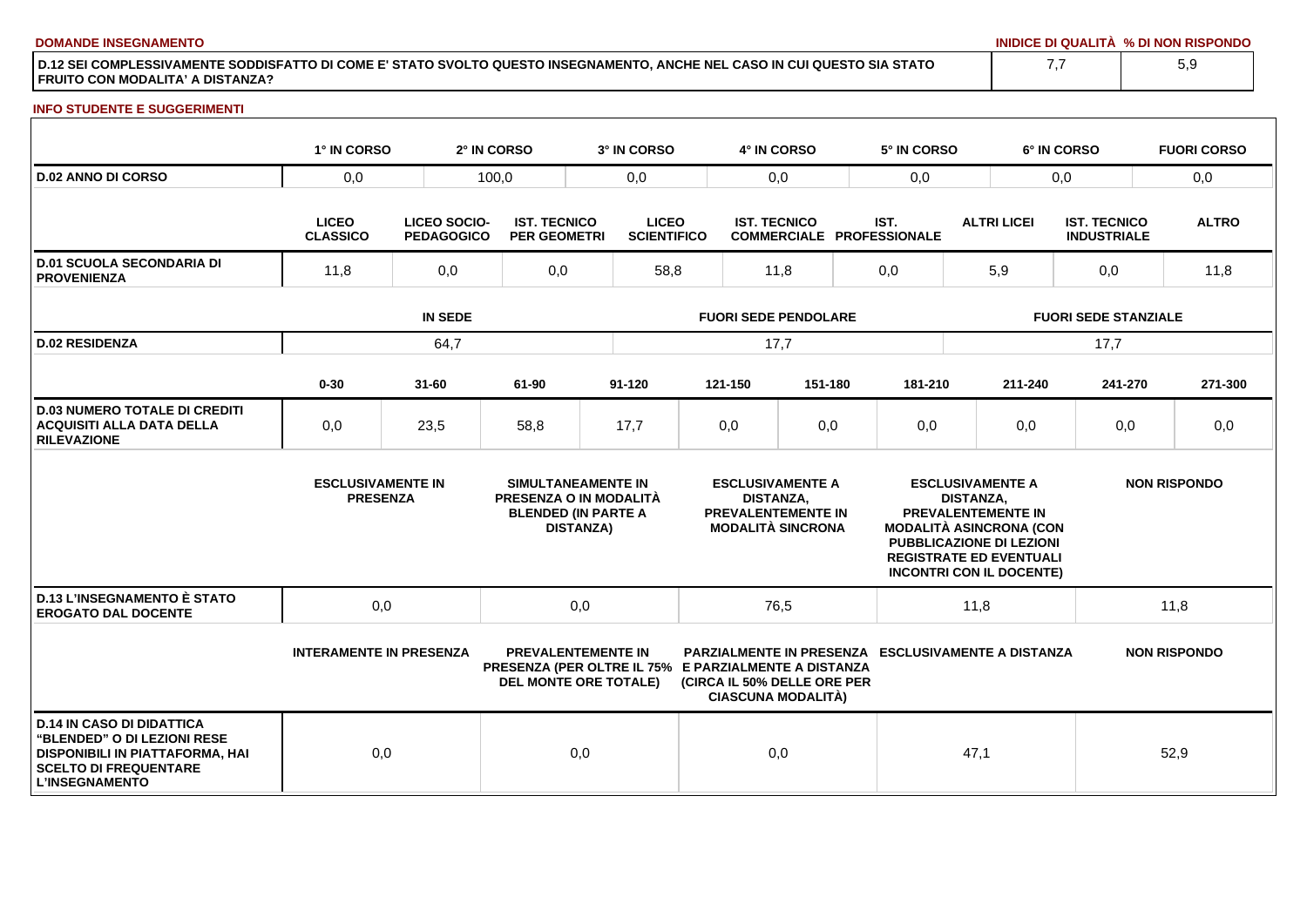|                                                                                                                                                                                                             |                                                                                                                                                                                                                  | SÌ             |      | <b>NO</b>                                                                            |                                                      |      |                                                                  | <b>SOLO IN PARTE</b> |                                                             |                                                                                 |      |            | <b>NON RISPONDO</b> |      |                               |  |  |  |  |  |  |  |  |                     |  |
|-------------------------------------------------------------------------------------------------------------------------------------------------------------------------------------------------------------|------------------------------------------------------------------------------------------------------------------------------------------------------------------------------------------------------------------|----------------|------|--------------------------------------------------------------------------------------|------------------------------------------------------|------|------------------------------------------------------------------|----------------------|-------------------------------------------------------------|---------------------------------------------------------------------------------|------|------------|---------------------|------|-------------------------------|--|--|--|--|--|--|--|--|---------------------|--|
| <b>D.15 INDIPENDENTEMENTE DALLA</b><br><b>MODALITÀ DI EROGAZIONE</b><br>DELL'INSEGNAMENTO, IL DOCENTE<br>HA RESO DISPONIBILI LE SUE LEZIONI<br><b>REGISTRATE SU PIATTAFORMA?</b>                            | 88,2                                                                                                                                                                                                             |                |      | 0,0                                                                                  |                                                      |      |                                                                  | 0,0                  |                                                             |                                                                                 |      | 11,8       |                     |      |                               |  |  |  |  |  |  |  |  |                     |  |
|                                                                                                                                                                                                             | <b>TRAMITE</b><br><b>RICEVIMENTO SU</b><br>PIATTAFORMA,<br><b>NEGLI ORARI</b><br><b>PREDEFINITI DAL</b><br><b>DOCENTE</b>                                                                                        |                |      | <b>TRAMITE</b><br><b>APPUNTAMENTI A</b><br><b>RICHIESTA SU</b><br><b>PIATTAFORMA</b> | <b>TRAMITE EMAIL</b>                                 |      | <b>TRAMITE CHAT O</b><br>PER TELEFONO, SU<br><b>APPUNTAMENTO</b> |                      | DURANTE LE LEZIONI DURANTE LE LEZIONI<br><b>IN PRESENZA</b> |                                                                                 |      | A DISTANZA |                     |      | <b>NON RISPONDO</b>           |  |  |  |  |  |  |  |  |                     |  |
| D.16 CON QUALI MODALITÀ HAI<br><b>INTERAGITO PREVALENTEMENTE CON</b><br>IL DOCENTE DURANTE LA FASE DI<br><b>SVOLGIMENTO DELL'INSEGNAMENTO?</b>                                                              | 5,9                                                                                                                                                                                                              | 17,7           |      |                                                                                      | 5,9                                                  |      | 0,0                                                              |                      |                                                             | 5,9                                                                             |      | 47,1       |                     | 17,7 |                               |  |  |  |  |  |  |  |  |                     |  |
|                                                                                                                                                                                                             | $\mathbf{1}$                                                                                                                                                                                                     | $\overline{2}$ |      | 3                                                                                    | 4                                                    | 5    |                                                                  | 6                    | $\overline{7}$                                              |                                                                                 | 8    | 9          |                     | 10   | <b>NON</b><br><b>RISPONDO</b> |  |  |  |  |  |  |  |  |                     |  |
| D.17 IL DOCENTE TI E SEMBRATO A<br><b>SUO AGIO NELLA GESTIONE DELLA</b><br><b>DIDATTICA A DISTANZA?</b>                                                                                                     | 0,0                                                                                                                                                                                                              | 0,0            |      | 0,0                                                                                  | 11,8                                                 | 11,8 |                                                                  | 29,4                 | 11,8                                                        |                                                                                 | 5,9  | 5,9        |                     | 23,5 | 0,0                           |  |  |  |  |  |  |  |  |                     |  |
|                                                                                                                                                                                                             | <b>NELLA STESSA CITTÀ SEDE</b><br>IN UN'ALTRA CITTÀ/PAESE,<br>IN UN'ALTRA CITTÀ/PAESE, A<br><b>ENTRO 50 KM DALLA SEDE</b><br>PIÙ DI 50 KM DALLA SEDE DEL<br><b>DEL CORSO</b><br><b>DEL CORSO</b><br><b>CORSO</b> |                |      |                                                                                      | IN UN ALTRO PAESE UE O<br><b>EXTRA UE</b>            |      |                                                                  |                      | <b>NON RISPONDO</b>                                         |                                                                                 |      |            |                     |      |                               |  |  |  |  |  |  |  |  |                     |  |
| <b>D.18 NEL PERIODO DI FREQUENZA</b><br><b>DELL'INSEGNAMENTO HAI ABITATO</b><br><b>PREVALENTEMENTE:</b>                                                                                                     | 58,8                                                                                                                                                                                                             |                | 17,7 |                                                                                      |                                                      | 11,8 |                                                                  |                      | 0,0                                                         |                                                                                 |      | 11,8       |                     |      |                               |  |  |  |  |  |  |  |  |                     |  |
|                                                                                                                                                                                                             | <b>UNO SPAZIO PRIVATO</b>                                                                                                                                                                                        |                |      | SI, HO AVUTO A DISPOSIZIONE SI, HO AVUTO A DISPOSIZIONE SI, HO AVUTO A DISPOSIZIONE  | UNO SPAZIO CONDIVISO CON<br><b>ORARI A ROTAZIONE</b> |      | <b>UNO SPAZIO CONDIVISO E</b><br><b>CON SOVRAPPOSIZIONE DI</b>   | <b>ORARI</b>         |                                                             | <b>NO, NON HO AVUTO A</b><br><b>DISPOSIZIONE UNO SPAZIO</b><br><b>SPECIFICO</b> |      |            |                     |      |                               |  |  |  |  |  |  |  |  | <b>NON RISPONDO</b> |  |
| <b>D.19 NELL'ALLOGGIO IN CUI HAI</b><br><b>ABITATO HAI AVUTO A DISPOSIZIONE</b><br>UNO SPAZIO NEL QUALE POTERE<br>SVOLGERE EVENTUALI ATTIVITÀ DI<br>STUDIO A DISTANZA (LEZIONI,<br>COLLOQUI CON DOCENTI, )? |                                                                                                                                                                                                                  | 82,4           |      |                                                                                      | 0,0                                                  |      |                                                                  | 0,0                  |                                                             |                                                                                 | 5,9  |            |                     | 11,8 |                               |  |  |  |  |  |  |  |  |                     |  |
|                                                                                                                                                                                                             |                                                                                                                                                                                                                  | <b>PC</b>      |      |                                                                                      | <b>TABLET</b>                                        |      | <b>SMARTPHONE</b>                                                |                      |                                                             | <b>ALTRO</b>                                                                    |      |            | <b>NON RISPONDO</b> |      |                               |  |  |  |  |  |  |  |  |                     |  |
| <b>D.20 DURANTE LA FREQUENZA</b><br><b>DELL'INSEGNAMENTO QUALE</b><br>STRUMENTAZIONE HAI UTILIZZATO IN<br><b>CASA PIÙ FREQUENTEMENTE?</b>                                                                   | 82,4                                                                                                                                                                                                             |                |      | 0,0                                                                                  |                                                      | 5,9  |                                                                  |                      | 0,0                                                         |                                                                                 | 11,8 |            |                     |      |                               |  |  |  |  |  |  |  |  |                     |  |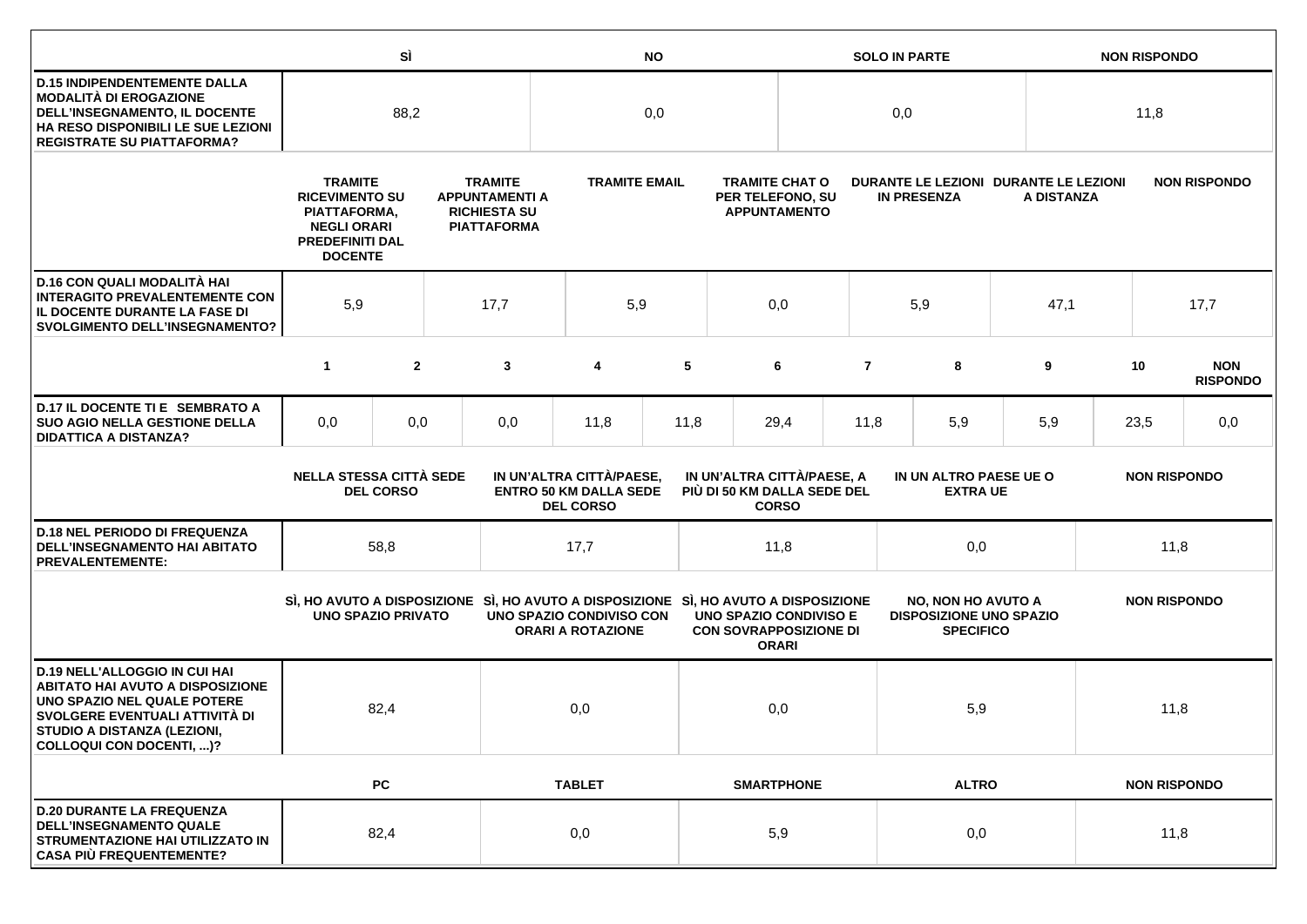|                                                                                                                                                                                                                                                                                    |             | AD USO ESCLUSIVAMENTE<br><b>PERSONALE</b> |              | AD USO CONDIVISO, CON<br><b>ORARI A ROTAZIONE</b> |           | AD USO CONDIVISO, CON<br>SOVRAPPOSIZIONE DI ORARI |                |     | <b>NON HO AVUTO A</b><br><b>DISPOSIZIONE IN CASA</b><br><b>ALCUNO STRUMENTO</b> |                     | <b>NON RISPONDO</b> |                               |  |  |
|------------------------------------------------------------------------------------------------------------------------------------------------------------------------------------------------------------------------------------------------------------------------------------|-------------|-------------------------------------------|--------------|---------------------------------------------------|-----------|---------------------------------------------------|----------------|-----|---------------------------------------------------------------------------------|---------------------|---------------------|-------------------------------|--|--|
| <b>D.21 CON QUALE MODALITÀ DI</b><br>UTILIZZO HAI AVUTO A DISPOSIZIONE<br>IN CASA UN PC/TABLET?                                                                                                                                                                                    | 76,5        |                                           |              | 11,8                                              |           | 0,0                                               |                | 0,0 |                                                                                 |                     | 11,8                |                               |  |  |
|                                                                                                                                                                                                                                                                                    | $\mathbf 1$ | $\mathbf{2}$                              | $\mathbf{3}$ | 4                                                 | 5         | 6                                                 | $\overline{7}$ |     | 8                                                                               | 9                   | 10                  | <b>NON</b><br><b>RISPONDO</b> |  |  |
| <b>D.22 LE APPARECCHIATURE</b><br>(COMPUTER, TABLET, TELEFONINO) E<br>LA CONNESSIONE INTERNET A TUA<br><b>DISPOSIZIONE TI HANNO PERMESSO</b><br>DI FRUIRE IN MODO SODDISFACENTE<br>(AUDIO, VIDEO, INTERATTIVITÀ) DELLE<br>ATTIVITÀ DELL'INSEGNAMENTO<br><b>EROGATE A DISTANZA?</b> | 0,0         | 0,0                                       | 5,9          | 0,0                                               | 0,0       | 17,7                                              | 11,8           |     | 11,8                                                                            | 23,5                | 17,7                | 11,8                          |  |  |
|                                                                                                                                                                                                                                                                                    |             | SI                                        |              |                                                   |           | <b>NO</b>                                         |                |     | <b>NON RISPONDO</b>                                                             |                     |                     |                               |  |  |
| <b>D.23 SUGGERISCI DI ALLEGGERIRE IL</b><br><b>CARICO DIDATTICO COMPLESSIVO</b>                                                                                                                                                                                                    |             | 41,2                                      |              |                                                   | 41,2      |                                                   |                |     |                                                                                 | 17,7                |                     |                               |  |  |
|                                                                                                                                                                                                                                                                                    |             | SI<br><b>NO</b>                           |              |                                                   |           |                                                   |                |     | <b>NON RISPONDO</b>                                                             |                     |                     |                               |  |  |
| <b>D.24 SUGGERISCI DI AUMENTARE</b><br>L'ATTIVITA' DI SUPPORTO DIDATTICO                                                                                                                                                                                                           |             | 52,9                                      |              |                                                   | 35,3      |                                                   |                |     |                                                                                 | 11,8                |                     |                               |  |  |
|                                                                                                                                                                                                                                                                                    |             | <b>SI</b><br><b>NO</b>                    |              |                                                   |           |                                                   |                |     |                                                                                 |                     | <b>NON RISPONDO</b> |                               |  |  |
| <b>D.25 SUGGERISCI DI FORNIRE PIU'</b><br><b>CONOSCENZE DI BASE</b>                                                                                                                                                                                                                |             | 47,1                                      |              |                                                   | 35,3      |                                                   |                |     |                                                                                 | 17,7                |                     |                               |  |  |
|                                                                                                                                                                                                                                                                                    |             | SI                                        |              |                                                   |           | <b>NO</b>                                         |                |     | <b>NON RISPONDO</b>                                                             |                     |                     |                               |  |  |
| <b>D.26 SUGGERISCI DI ELIMINARE DAL</b><br>PROGRAMMA ARGOMENTI GIA'<br>TRATTATI IN ALTRI INSEGNAMENTI                                                                                                                                                                              |             | 29,4                                      |              |                                                   | 58,8      |                                                   |                |     |                                                                                 | 11,8                |                     |                               |  |  |
|                                                                                                                                                                                                                                                                                    |             | SI                                        |              |                                                   |           | <b>NO</b>                                         |                |     |                                                                                 |                     | <b>NON RISPONDO</b> |                               |  |  |
| <b>D.27 SUGGERISCI DI MIGLIORARE IL</b><br><b>COORDINAMENTO CON ALTRI</b><br><b>INSEGNAMENTI</b>                                                                                                                                                                                   | 35,3        |                                           |              |                                                   | 47,1      |                                                   |                |     |                                                                                 | 17,7                |                     |                               |  |  |
|                                                                                                                                                                                                                                                                                    |             | SI                                        |              |                                                   | <b>NO</b> |                                                   |                |     |                                                                                 | <b>NON RISPONDO</b> |                     |                               |  |  |
| <b>D.28 SUGGERISCI DI MIGLIORARE LA</b><br><b>QUALITA' DEL MATERIALE DIDATTICO</b>                                                                                                                                                                                                 |             | 64,7                                      |              |                                                   | 23,5      |                                                   |                |     |                                                                                 | 11,8                |                     |                               |  |  |